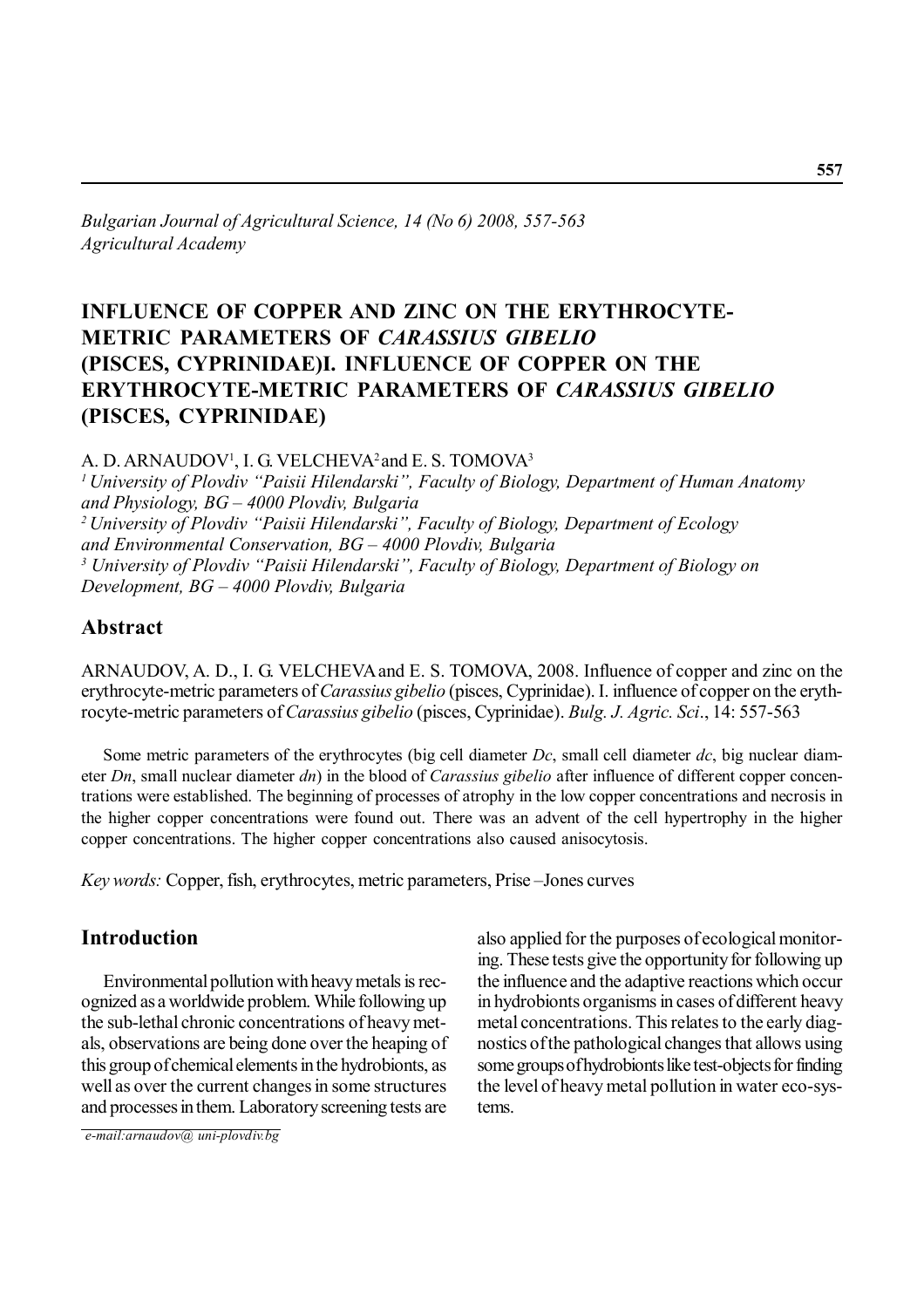Copper is one of the most important heavy metal pollutants of the reservoirs. At present, copper content in freshwater increase because of many industrial, as well as agricultural pollutants. Researching the toxic effect of copper on fish is mainly related to determining the processes of cumulating and lodgments in the organism (Carpene at al., 1989; Papagiannis et al., 2004; Cogun and Kargin , 2004; Bielmyer et al., 2005) and to following up the changes in some biochemical features (Tishinova–Nanova, 1980; Cyriak et al., 1989; Arellanî et al., 1999; Chavez-Crooker et al., 2003; Monteiro et al., 2005; Carvalho and Fernandes, 2006; Hoyle et al., 2007).

In our previous study (Velcheva et al., 2006) various pathological changes in the morphology of carps' erythrocytes under the influence of increasing copper concentrations were found out.

In order to give a quantitative expression of these changes, it was set the task with this study to follow up the influence of increasing copper concentrations on the erythrocyte-metric parameters of *Carassius gibelio.*

# **Material and Methods**

The stagnant tap water was put in aquariums with capacity of 25 liters. For the aim of the experiment series of increasing concentrations of copper sulphate  $(CuSO<sub>4</sub>$ :5H<sub>2</sub>O) were used. Test concentrations were respectively 0.1, 0.5 and 1.0 mg/l copper. The initial concentration (0.1 mg/l) is under the Limited Permitted level of Concentration by Bulgarian Standards for copper in waters. Stagnant tap water was used as control sample. Water for all experimental and for the control samples were with possessed the following parameters: temperature –  $20^{\circ}$ C,  $\delta$ I – 7.0-7.5 and water hardness – 9.5 dH (German degrees).

*e-mail:anivel@uni-plovdiv.bg* As experimental fish were used 10 specimens from the species *Carassius gibelio*. The fish were taken from a clean water pond in fish breeding farm. The specimens had no external pathological changes and they were of the same size and age group (length 10- 12 cm). The fish were not being fed during the experiment. The duration of the test for each concentration was 96 hours. For each specimen the following erythrocyte indices were determined:

• big diameter of the cell (Dc), small diameter of the cell (dc), big diameter of the nucleus (Dn) and small diameter of the nucleus (dn);

• ratio big cell diameter/small cell diameter (Dc/ dc)

• ratio big nuclei diameter/small nuclei diameter **(**Dn/ dn)

• type of *Prise-Jones* curves of big cell diameter, small cell diameter, big nuclei diameter and small nuclei diameter respectively.

• a width on the bases of the curves.

The blood samples were taken through heart punctures. The samples were collected in monovets with anticoagulant (EDTA). The blood smears were colored for the morphology investigation using a set for instant coloring of blood smears DKK COLOR *– 200 (VIVA MT*).

An eyepiece- and object-micrometer were used for defining the metric indices (Dc, dc, Dn and dn) (Ibrishimov and Lalov, 1984).

For determination of the anisocytosis and the type of the anemic damages the percentage proportion of the various types of *Prise-Jones* curves(preliminary constructed) was calculated (Ibrishimov and Lalov, 1984).

The results were variably-statistically processed by methods described by Sepetliev (1986). Test with 95% confidence limited was applied to compared the means whenever the date were significant  $(p<0.05)$ .

### **Results**

Table 1 shows the results about the dimensions of the diameters of the erythrocytes of *Carassius gibelio* under the influence of various copper concentrations.

The big diameter of the fish cells from both experimental groups was significantly smaller than the cells of fish from control group ( $p<0.001$ ). It has the lowest values by erythrocytes of fish under the influence of low copper concentrations 0.1 mg/l and 0.5 mg/l. By the highest copper concentration value an increase of the size was found out, but it did not reach this of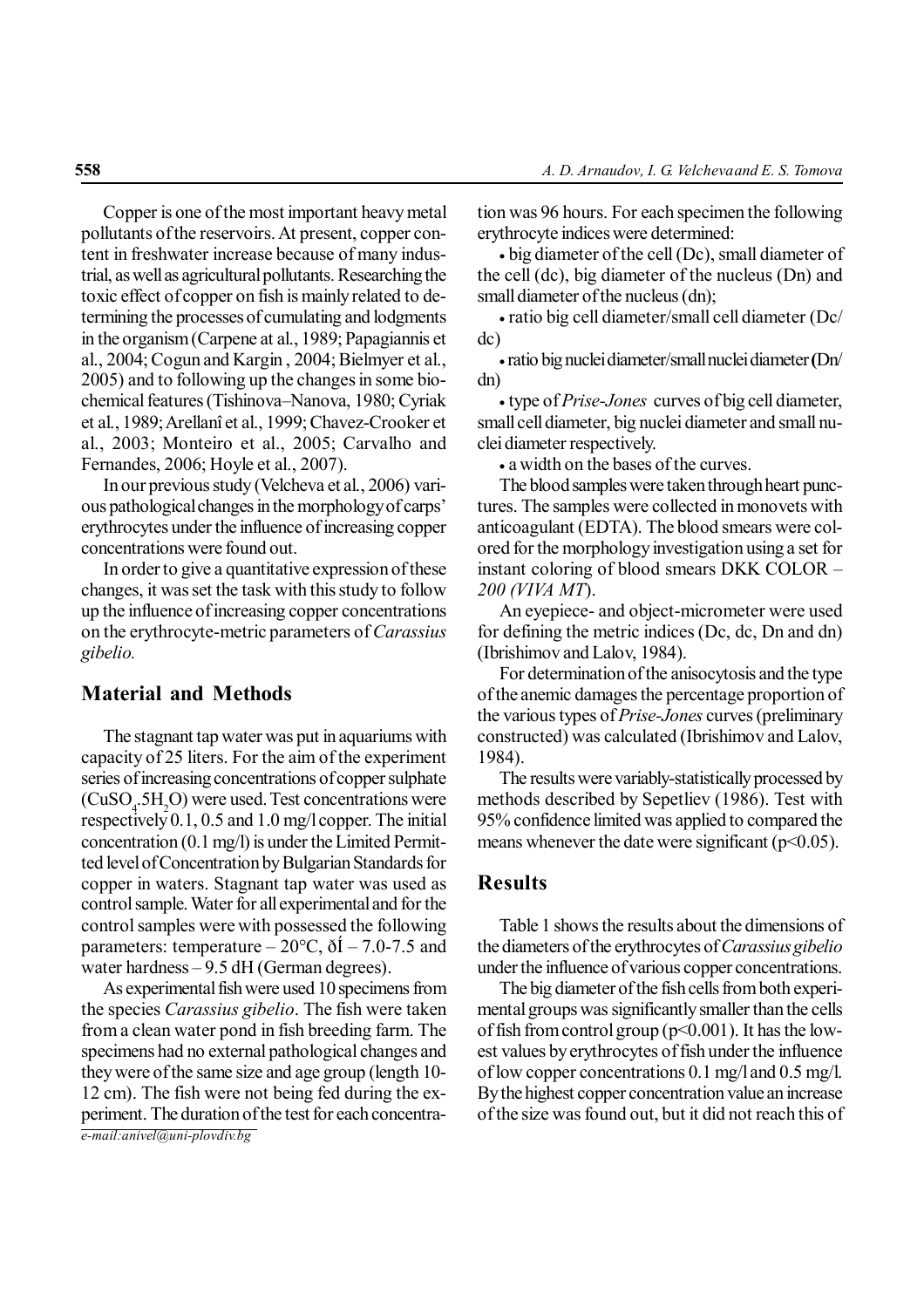# **Тable 1**

**Metric erythrocytes parameters of** *Carassius gibelio* **after influence on different copper concentrations**

| Metric parameters | Control        | $0.1$ mgl <sup>-1</sup> Cu | $0.5 \text{ mg}$ <sup>1</sup> $Cu$ | $1.0 \text{ mg}$ <sup>-1</sup> Cu |
|-------------------|----------------|----------------------------|------------------------------------|-----------------------------------|
| Dc                | $13.3 \pm 0.3$ | $11.1 \pm 1.1$ ***         | $11.2 \pm 0.5$ ***                 | $12.4 \pm 0.6$ ***                |
| dc                | $7.8 \pm 0.5$  | $6.2 \pm 0.7$ ***          | $6.7 \pm 0.4$ ***                  | $7.4 \pm 0.4$ *                   |
| Dn                | $7.8 \pm 0.5$  | $5.3 \pm 0.6$ ***          | $5.2 \pm 0.3$ ***                  | $5.0\pm0.4$ ***                   |
| dn                | $3.7\pm0.6$    | $2.5 \pm 0.4$ ***          | $2.8 \pm 0.3$ **                   | $2.5 \pm 0.2$ ***                 |

Dc-big cell diameter \* (p<0.1), \*\*(p<0.02), \*\*\*(p<0.001).

dc-small cell diameter

Dn-big nuclei diameter

dn-small nuclei diameter

### **Тable 2**

# **Ratio: big cell diameter/small cell diameter" (Dc/dc)**

| Control         | $0.1 \text{ mg}$ <sup>1</sup> $Cu$ | $0.5 \text{ mgl}^{-1}$ Cu | $1.0 \text{ mg}$ <sup>1</sup> $Cu$ |
|-----------------|------------------------------------|---------------------------|------------------------------------|
|                 | 77                                 | 1.65                      | . 68                               |
| $(1.60 - 1.80)$ | $1.60 - 2.00$                      | $(1.60 - 1.70)$           | $1.50 - 1.80$                      |

# **Тable 3**

#### **Ratio: big nuclei diameter/small nuclei diameter (Dn/dn)**

| Control         | $0.1$ mgl <sup>-1</sup> Cu | $0.5 \text{ mgl}^{-1}$ Cu | $1.0 \text{ mg}$ <sup>1</sup> $Cu$ |
|-----------------|----------------------------|---------------------------|------------------------------------|
| . 94            | 4. L                       | l.84                      | ∽                                  |
| $(1.60 - 2.10)$ | $(2.00-2.20)$              | $(1.70 - 2.00)$           | $(1.70 - 3.30)$                    |

# **Таble 4**

#### *Prise-Jones* **curves of the big and small erythrocyte diameter of** *Carassius gibelio*

| Type of the  | Control         |                   | $0.1$ mgl <sup>-1</sup> Cu |                   | $0.5 \text{ mgl}^{-1}$ Cu |                   | $1.0 \text{ mgl}^{-1}$ Cu |                   |
|--------------|-----------------|-------------------|----------------------------|-------------------|---------------------------|-------------------|---------------------------|-------------------|
| curves, $\%$ | big<br>diameter | small<br>diameter | big<br>diameter            | small<br>diameter | big<br>diameter           | small<br>diameter | big<br>diameter           | small<br>diameter |
| One-peak     | 60              | 80                | 60                         | 80                | 80                        | 60                | 60                        | 80                |
| Two - peak   | $\theta$        | 0                 | 30                         | 0                 | 20                        | 20                | $\theta$                  | 20                |
| Three-peak   | $\theta$        | 20                | 10                         | 0                 | $\theta$                  | $\boldsymbol{0}$  | $\theta$                  |                   |
| Parabolic    | 40              | 0                 | $\theta$                   | 0                 | $\theta$                  | 20                | 40                        |                   |
| Ascending    | $\theta$        | 0                 | $\Omega$                   | 0                 | 0                         | $\theta$          | $\theta$                  |                   |
| Descending   | 0               | 0                 |                            | 20                | $\theta$                  | 0                 |                           |                   |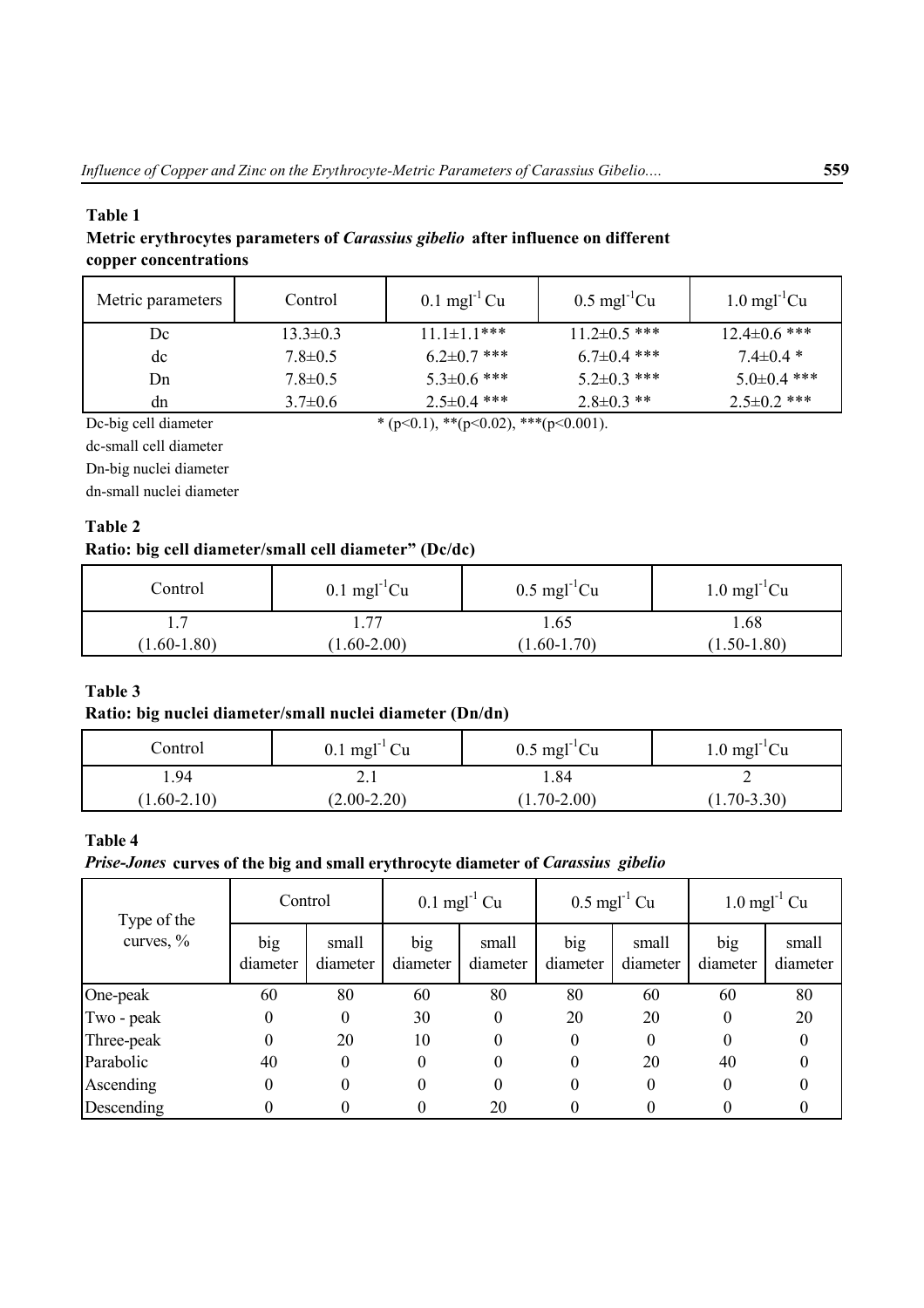# **Таble 5** *Prise-Jones* **curves of the big and small nuclear diameter of** *Carassius gibelio*

| Type of the  |          | Control  |          | $0.1$ mgl <sup>-1</sup> Cu |          | $0.5 \text{ mgl}^{-1}$ Cu | $1.0 \text{ mgl}^{-1}$ Cu |          |
|--------------|----------|----------|----------|----------------------------|----------|---------------------------|---------------------------|----------|
| curves, $\%$ | big      | small    | big      | small                      | big      | small                     | big                       | small    |
|              | diameter | diameter | diameter | diameter                   | diameter | diameter                  | diameter                  | diameter |
| One-peak     | 40       | 80       | 50       | 100                        | 100      | 90                        | 60                        | 100      |
| Two - peak   | 40       | $\theta$ | 0        | $\theta$                   | 0        | $\theta$                  | 0                         | 0        |
| Three-peak   | 20       | $\theta$ | 0        | 0                          | 0        | 10                        | 0                         |          |
| Parabolic    | 0        | 0        | 50       | $\theta$                   | 0        | 0                         | 30                        |          |
| Ascending    | 0        | 20       | 0        | 0                          | 0        | 0                         | 0                         |          |
| Descending   |          |          |          |                            |          |                           |                           |          |

#### **Таble 6**

*Prise-Jones* **curves of the erythrocytes of** *Carassius gibelio* **. A width on the bases- µm**

| Cu concentrations                              | Dc  | dc  | Dn  | dn  |
|------------------------------------------------|-----|-----|-----|-----|
| Control                                        | 4.8 | 4.J | 5.3 | 3.8 |
|                                                | 5.7 | 4.9 | 4.5 | 3.6 |
| 0.1 mgl <sup>-1</sup><br>0.5 mgl <sup>-1</sup> | 4.9 | 4.6 | 4.3 | 3.8 |
| $1.0$ mgl <sup>-'</sup>                        | 5.S |     | 5.1 |     |

Dc-big cell diameter

dc-small cell diameter

Dn-big nuclei diameter

Dn-small nuclei diameter

the control group. The same tendency for the small diameter of the cell was found.

The big and small diameters of the nucleus decrease reliably in the experimental groups in comparison with the control samples.

The ratio: big diameter/the small diameter (Table 2) changes in the experimental groups in comparison with the control samples. In the lowest concentration it is higher than this of the control samples, but it decreases in the other two concentrations. This shows that the erythrocytes get slightly sharper in the lowest concentration, and they become rounder in higher concentrations.

 A tendency in the changes of the ratio big diameter/small diameter of the nucleus in the experimental copper concentrations was not determined (Table 3).

At the big diameter of erythrocytes, the percentage of one-peak *Prise-Jones* curves increases at the expense of two- and three-peak curves, and there are no rising and falling curves (Table 4).

At the small diameter of erythrocytes, the percentage of one-peak *Prise-Jones* curves increases and the percentage of two-peak and parabolic curves decreases (Table 4).

At the curves of the big diameter of the nuclei, an increasing percentage of one-peak curves at the expense of the rest (except the parabolic ones) when the experimental concentrations are higher was found. At the curves of the small diameter of the nucleus, a high percentage (80%) of one-peak curves was found, and at the control samples, their percentage is 100 (Table 5).

#### **560**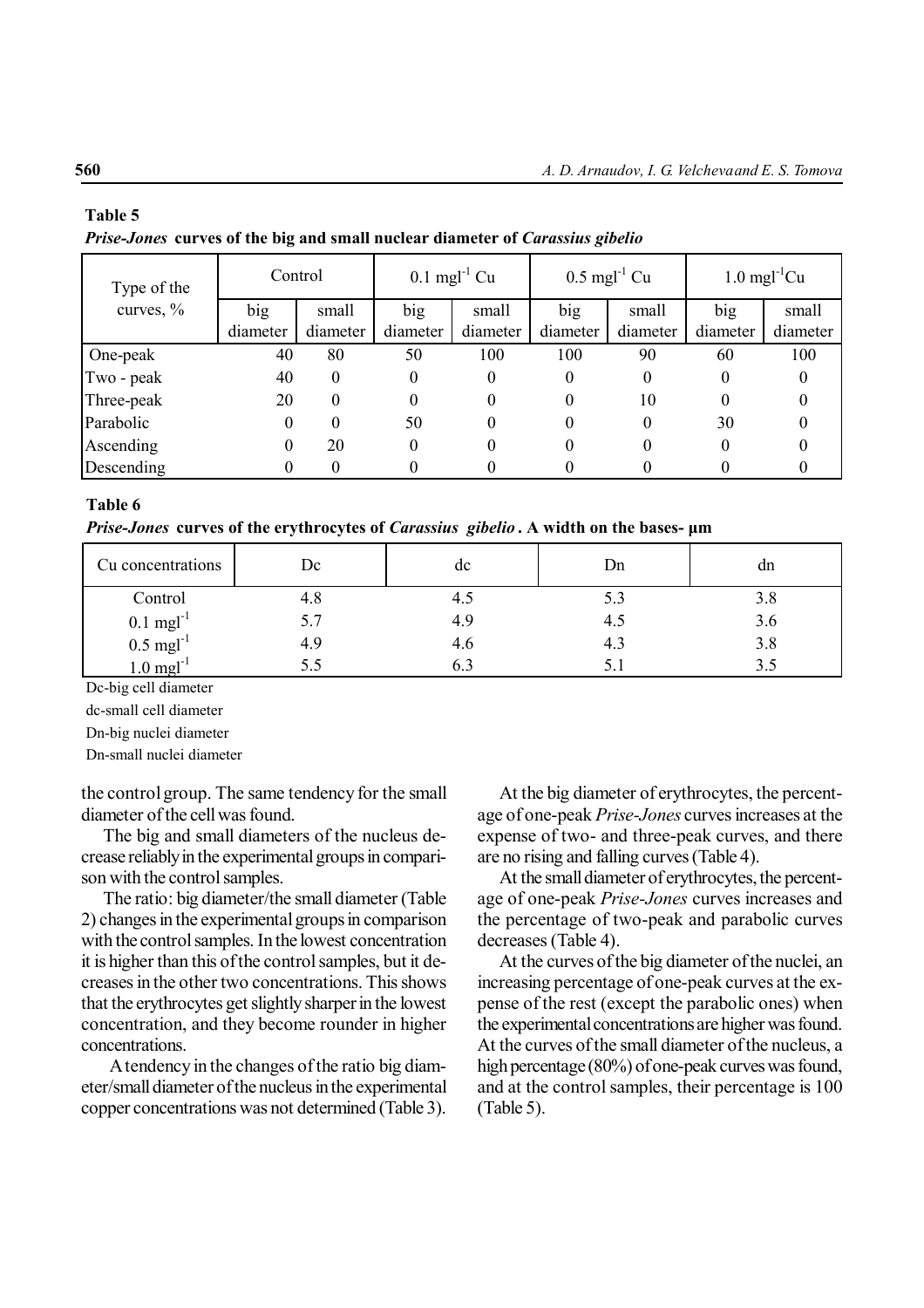The bases of *Prise-Jones* curves (Table 6) gave the following results:

• At the big diameter of erythrocytes, anisocytosis in concentrations of 0.1 and 1.0 mg/l. were found

• At the small diameter of erythrocytes, there is a widening of the curves bases, especially well-expressed in 1.0 mg/l concentration.

• At the big diameter of the nuclei, there was a tendency of decreasing anisocytosis.

• At the small diameter of the nuclei, the fluctuations are near to the values of the controls.

### **Discussion**

Our results allow us to point out some peculiarities, related to some changes in the metric features of erythrocytes of *Carassius gibelio* under the influence of different copper concentrations.

It can be accepted that decreasing of erythrocytes sizes under the effects of the examined copper concentrations is a result of atrophic changes in them. Probably this is an early reaction to the toxic copper effect, since it reacts even in 0.1 mg/l concentration. Increasing the erythrocytes sizes with increasing copper concentration is a fact that we can explain with the appearance of hypertrophied cells, most probably as a compensatory reaction. It correlates to the bigger anisocytosis found in 1.0 mg/l concentration (the presence of small size cells, as well as big size cells).

Decreasing the sizes of erythrocyte nuclei together with the low level of anisocytosis shows that some necrotic changes also occur in erythrocytes.

In conclusion, it could be pointed out that the toxic effect of copper in low concentration causes atrophy in erythrocytes and in higher concentrations – necrobiotic changes as well.

Retrospectively, only a research that concerns typical changes in hematology features of fish under the influence of copper can be found. (Lotti et al., 1988; Gill et al., 1991; Tejendra et al., 1991; Cavas, 2005).

There are few studies similar to ours that concern the metric values of fish erythrocytes under the effects of various toxicants and they refer either to other species, or to other toxicants (Vosyliente and Jankaite, 2006). Witeska and Kosciuk (2003) says that if carps are put for 96 hours in water with zinc sulphate, a stress-reaction can be seen which is expressed by reducing the frequency of abnormal erythrocytes and compensatory releasing of immature erythrocytes as well. Zhelev et al. (2006) specify metric changes in erythrocytes in *Rana ridibunda* from an industrial region in Bulgaria. As the investigation has been done with species from another systematic class, in natural conditions and it is related to pollution with nitric oxides, it cannot be juxtaposed to ours. The present study is part of a number of similar studies of the team (Velcheva et al., 2006; Tomova et al., 2008). The studies examine the toxic effects of zinc and copper on hematological features of *Carassius gibelio* As a consequence, a difference in pathogenesis of the toxic effect of both metals has been proved.

The research done by the authors about the influence of increasing copper concentrations on the metric parameters of *Carassius gibelio* gave the opportunity, the results to be used for the purposes of biomonitoring. Storelli and Marcotrigiano (2001) give a similar opinion, as well as Brumbaugh åt al. (2005), who consider that blood samples of fish may also be used for that purpose.

# **Conclusion**

The copper concentrations which we used lead to the following changes in erythrocytes of *Carassius gibelio*:

• Decreasing sizes of erythrocytes and their nuclei as a result of the atrophic-necrotic changes that occurred.

• Compensatory reaction in hemopoietic organs of the examined species causing progressive hypertrophic processes in erythrocytes.

• By0.1 mg/l concentration, erythrocytes and their nuclei become slightly sharpened in low doses of copper. The changes in erythrocytes and their nuclei are not accompanied by developing anisocytosis, whereas the applied highest concentration causes anisocytosis.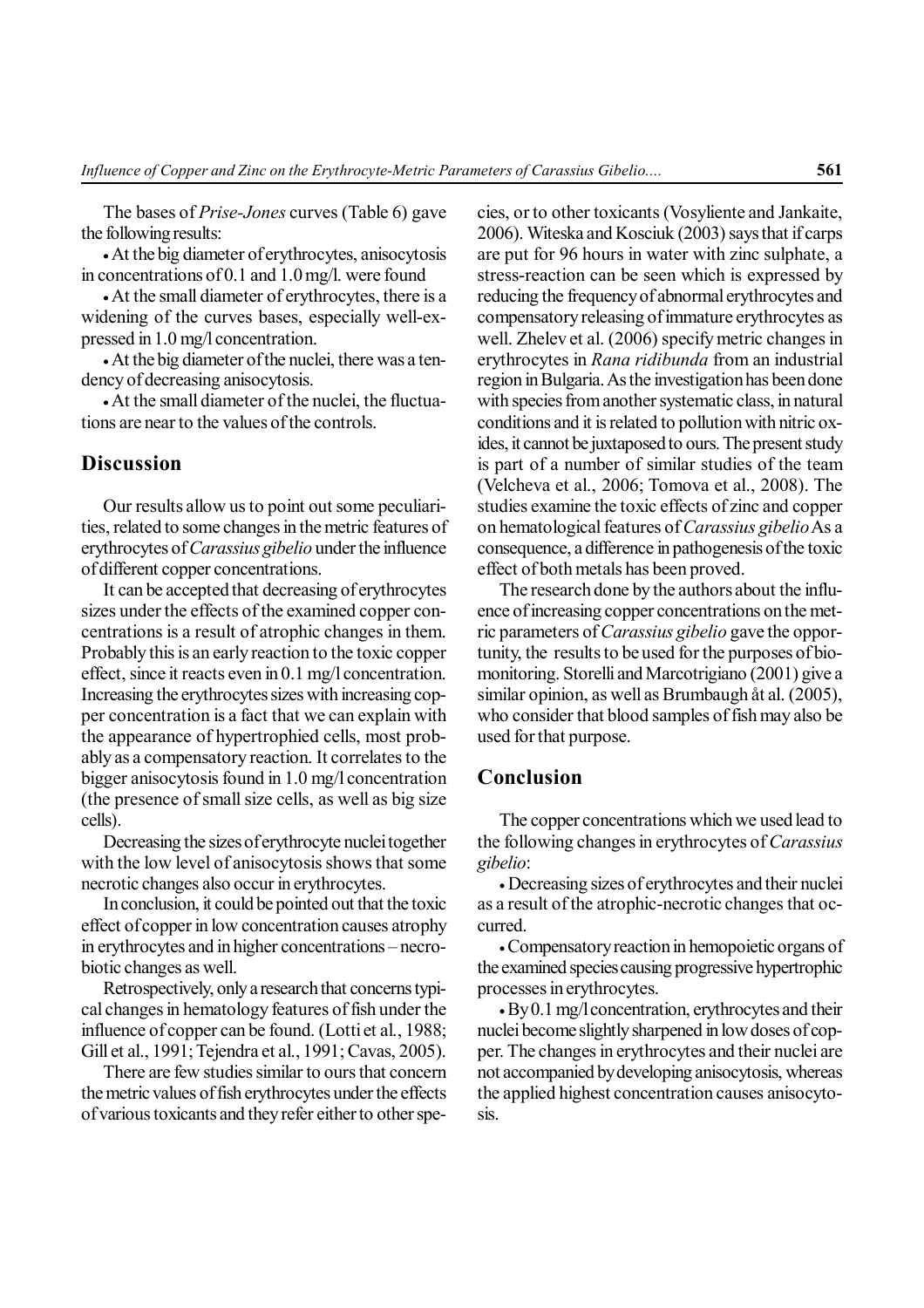#### *Acknowledgements*

The authors wish to thank the fund "Scientific research" at Plovdiv University that helped with the present study by contract 07Á11 and 07Á59.

### **References**

- **Arellano, J. M., V. Storch and C. Sarasquete**, 1999. Histological changes and Copper accumulation in liver and gills of the Senegales Sole, *Solea senegalensis. Ecotoxicology and Environmental Safety*, **44** (1): 62-72.
- **Bielmyer, G. K., D. J. Gatlin, J. J. Isely, J. Tomasso and S. J. Klaine**, 2005. Responses of hybrid striped bass to waterborne and dietary copper in freshwater and saltwater. *Comparative Biochemistry and Physiology Part C: Toxicology & Pharmacology,* **140**(1): 131-137.
- **Brumbaugh, W. G., Ch. Schmitt and Th. May**, 2005. Concentrations of cadmium, lead, and zinc in fish from mining-influenced waters of northeastern Oklahoma: Sampling of blood, carcass, and liver for aquatic biomonitoring. *Archives of environmental contamination and toxicology,* **49**(1): 76-88.
- **Carpene, E., G. Fedrizzi and G. Gianin**, 1989. Concentezioni di Cd, Zn e Cu in fegato e biledi Carassius auratus (L*.). Archives Veterinary Italia,* **40**: 197–202.
- **Carvalho, C. S. and M. N. Fernandes**, 2006. Effect of temperature on copper toxicity and hematological responses in the neotropical fish *Prochilodus scrofa* at low and high pH. *Aquaculture*, **251**(1): 109-117.
- **Cavas, T., N. Garank and V. Arkhipchuk**, 2005. Induction of micronuclei and binuclei in blood, gill and liver cells of fishes subchronically exposed to cadmium chloride and copper sulphate. *Food and Chemical Toxicology,* **43**: 569-574.
- **Chavez-Crooker, P., N. Garrido, P. Pozo and G. A. Ahearn**, 2003. Copper transport by lobster (*Homarus americanus*) hepatopancreatic lysosomes. *Comparative Biochemistry and Physiology Part C: Toxicology & Pharmacology*, **135**(2): 107-118.
- **Cyriak, P. J., A. Antoni and P. Nambisan**, 1989. Hemoglobin and hematocrit values in the fish Osteochromis mossambicus (Peters) after short term exposure to copper and mercury. *Bulletin Environmental Contamination and Toxicology,* **43**(2): 315 – 320.
- **Gill, T., S. H.Tewari and J. Pande**, 1991. Effects of Water-Borne Copper and Lead on the Peripheral Blood in the Rosy Barb, *Barbus (Puntius) conchonius* Hamilton. *Bulletin Environmental Contamination Toxicology,* **46**: 606-612.
- **Hawkey, C. M., P. M. Benet, S. C. Gascoyne, M. G. Hart and J. K. Kirkwood**, 1991. Erythrocyte size, number and hemoglobin content in vertebrates. *British Journal of Haematology,* **77**: 392-397.
- **Hoyle, I., B. J. Shaw and R. D.Handy**, 2007. Dietary copper exposure in the African walking catfish, *Clarias gariepinus*: Transient osmoregulatory disturbances and oxidative stres. *Aquatic Toxicology,* **83** (1): 62-72.
- **Ibrishimov, N. and Ch. Lalov**, 1984. Clinical and laboratory investigations in veterinary medicine. Sofia, Acad Publishing House *"Prof. M. Drinov"*, 363pp (Bg).
- **Lotti, M., S. Caroldi and A. Moretto**, 1988. Blood copper in organophosphate-induced delayed polyneuropathy. *Toxicology Letters*, **41**(2): 175-180.
- **Monteiro, S., J. Mancera, A. Fontaínhas-Fernandes and M. Sousa**, 2005. Copper induced alterations of biochemical parameters in the gill and plasma of *Oreochromis niloticus*. *Comparative Biochemistry and Physiology Part C: Toxicology & Pharmacology,* **141**(4): 375-383.
- **Papagiannis, I., I. Kagalou, J. Leonardos, D. Petridis and V. Kalfakakou**, 2004. Copper and zinc in four freshwater fish species from Lake Pamvotis (Greece). *Environment International,* **30**(3): 357-362.
- **Sepetliev, D.**, 1986. Medical statistics. Sofia. Publishing House *"Medicine and Physical Culture"*, 110 pp. (Bg).
- **Storelli, M. and G. Marcotrigiano**,2001. Heavy metals monitoring in Fish, Bivalve, Mollusc, Water and Sediments from Varano Lagoon, Italy. *Bulle-*

#### **562**